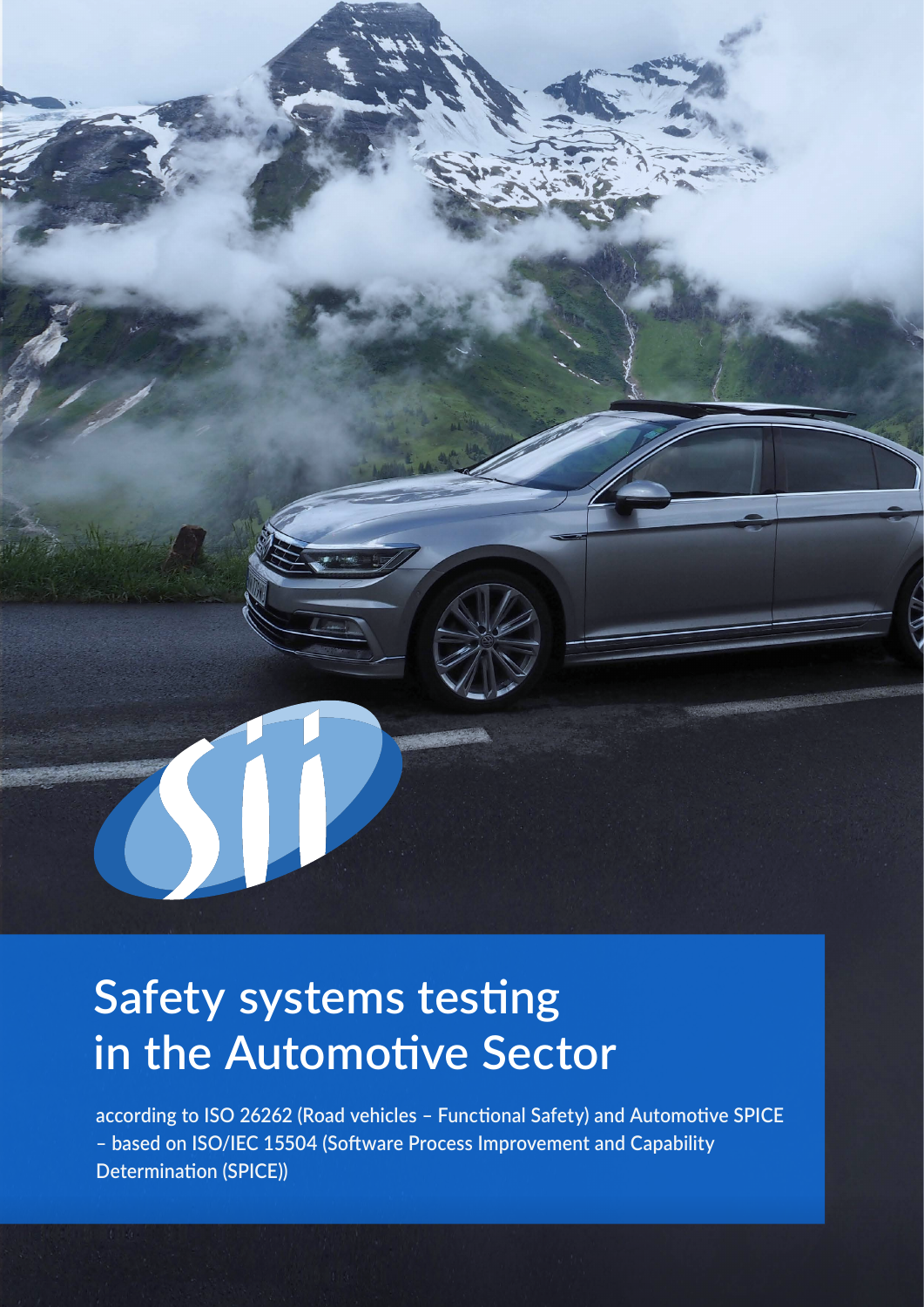## **ISO 26262 (Road vehicles – Functional Safety)**

The functional safety standard determines how to estimate impact of the designed system on human safety. With contribution of technical specialists, designers, functional safety officers, etc., it is predicted which hazards may occur while using the designed system. Also, three quantity factors are estimated:

| severity        | $0 - 3$ |
|-----------------|---------|
| exposure        | $0 - 4$ |
| controllability | $0 - 3$ |

Zero is a level where the situation does not impact human safety (it is not severe, exposure to situation is low and controllability is high), while three and four are situations having the highest impact on human health and life.

Based on the value of these three elements, Automotive Safety Integrity Level is estimated (ASIL D - the highest impact on safety, ASIL A – least impact, and Quality Management Level QM – no impact), which gives an overview of which safety requirements have to be additionally implemented.

### **Automotive SPICE**

Automotive SPICE is a standard which describes how to continue work on the system. All stages of ASPICE have defined work products and traceability between them – it is a ready-to-use path, providing (if used correctly) that all requirements were analyzed, implemented and tested, as well as all information from this process is preserved and easy to find.



*Figure 1 Automotive SPICE overview (source: ASPICE standard)*

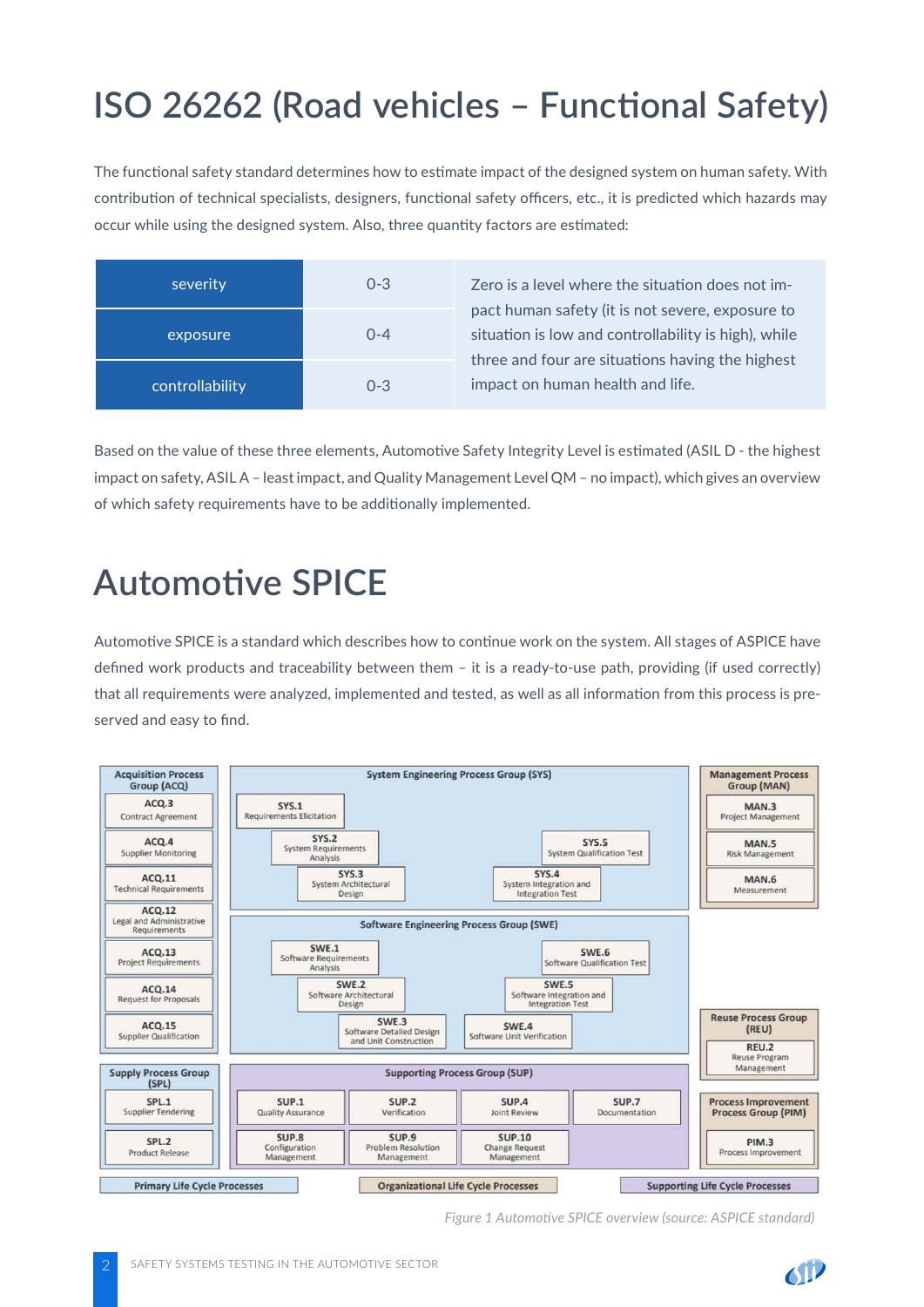It is based on V-model – well-known from software development lifecycle for other industries – which has also been adapted to the automotive sector. All requirements – from describing the functionality of the system to functional safety requirements – are passing through the stages of V-model. They are collected (SYS.1), analyzed (SYS.2) and it is decided if they are SW (standard), ME (micro), EE (enterprise) requirements etc. Next, they are gathered into overall system architecture (SYS.3).

Depending on the analysis' result on stage SYS.2, they proceed accordingly to their type. Software requirements are analyzed (SWE.1), gathered into architecture (SWE.2) and coded (SWE.3). Then, the testing phase takes place: starting from SWE.4, which is unit testing, then testing mutual coordination of software components via implemented interfaces (SWE.5) to checking if the software was implemented accordingly to software requirements analyzed on SWE.1 stage (SWE.6). Next, the system is considered as one all over again (SW, ME, EE and other – depending on the type of the system). It is tested if all system components and interfaces (defined on SYS.3 stage) are working as it is expected (SYS.4), and if the entire system is implemented as was defined in system requirements (SYS.5). There are also many other elements, which support the implementation of the system.

Testing in Software Engineering Process Group (SWE) is a key factor determining the system's quality. Tests are designed to strictly verify the behaviour of the software, and minimize its impact on the rest of the system. System testing is conducted on specially designed test benches, which communicate with the system via communication bus in the same way as it will be on a real vehicle. They include elements like power supplies, signal generators, etc. The way in which the tester manipulates input values and checks output is simulation on a typical PC. It includes user interface to present the entire communication with the tested system and provide ways to manipulate it. The system can have graphical user interface (GUI), which mostly helps with manual testing, or be tested automatically through scripts.

System testing is not the last stage in automotive testing. There is also validation and acceptance testing (mainly with the system installed in a vehicle).

During validation testing, the system is expected to fulfil physical requirements like vibration, temperature and humidity endurance, noise level, etc. It is are conducted in laboratories with special equipment, e.g. soundproof rooms.

Acceptance testing is performed on a vehicle. It looks like usage of the system which it was designed for, but with the addition of boundary values – for example, if the system is using cameras to observe passengers, it is checked if a picture of a specific person will activate the system if he or she is wearing unusual clothing or accessories. It may happen that the system implemented according to the requirements will fail at some point due to the lack of requirement for some boundary values, which no one has thought of before.

Testing, as described above, may show surprising results and unexpected behaviour of the system. It is important to go through all testing stages and test even unexpected scenarios – even if the possibility of such a scenario is 1%, there are still many such vehicles as their number reaches thousands.

In the highly structured automotive sector, the firmware quality and testing is of crucial value to the end user.